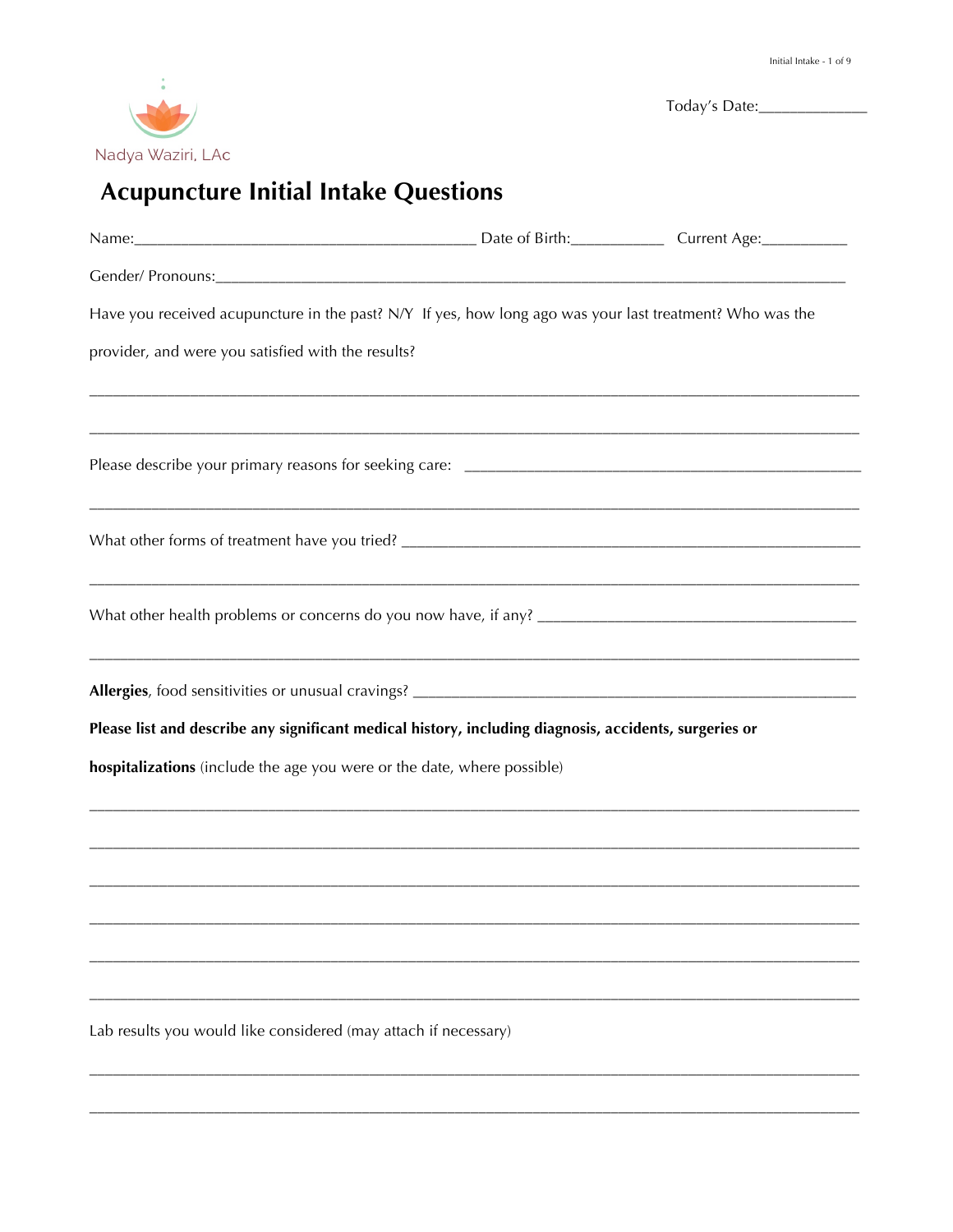|  |  |  | List all <i>medications</i> (including over-the-counter), <i>supplements, herbal formulas, etc</i> . that you are taking. |  |  |  |  |  |  |
|--|--|--|---------------------------------------------------------------------------------------------------------------------------|--|--|--|--|--|--|
|--|--|--|---------------------------------------------------------------------------------------------------------------------------|--|--|--|--|--|--|

| Medication/Supplement                                                         |            | Dose       |            | How often  | Reason     |                                                                                                                   | Prescribed by |
|-------------------------------------------------------------------------------|------------|------------|------------|------------|------------|-------------------------------------------------------------------------------------------------------------------|---------------|
|                                                                               |            |            |            |            |            |                                                                                                                   |               |
|                                                                               |            |            |            |            |            |                                                                                                                   |               |
|                                                                               |            |            |            |            |            |                                                                                                                   |               |
|                                                                               |            |            |            |            |            |                                                                                                                   |               |
|                                                                               |            |            |            |            |            |                                                                                                                   |               |
|                                                                               |            |            |            |            |            |                                                                                                                   |               |
|                                                                               |            |            |            |            |            |                                                                                                                   |               |
|                                                                               |            |            |            |            |            | Food and Drink: please describe your food intake (are there foods you do not eat, what is your typical breakfast, |               |
|                                                                               |            |            |            |            |            |                                                                                                                   |               |
|                                                                               |            |            |            |            |            |                                                                                                                   |               |
|                                                                               |            |            |            |            |            |                                                                                                                   |               |
|                                                                               |            |            |            |            |            |                                                                                                                   |               |
| Please indicate how you <i>feel</i> about the following aspects of your life. |            |            |            |            |            |                                                                                                                   |               |
|                                                                               | Great      | Good       | Fair       | Poor       | Bad        | Comments                                                                                                          |               |
| Family                                                                        | O          | O          | $\circ$    | O          | $\circ$    |                                                                                                                   |               |
| Community                                                                     | O          | O          | $\circ$    | O          | $\circ$    |                                                                                                                   |               |
| Diet                                                                          | O          | O          | $\circ$    | O          | $\circ$    |                                                                                                                   |               |
| Sex/Intimacy                                                                  | $\circ$    | $\circ$    | $\circ$    | $\circ$    | $\circ$    |                                                                                                                   |               |
| Self                                                                          | $\bigcirc$ | $\bigcirc$ | $\circ$    | $\bigcirc$ | $\circ$    |                                                                                                                   |               |
| Work                                                                          | $\bigcirc$ | $\bigcirc$ | $\bigcirc$ | $\bigcirc$ | $\bigcirc$ |                                                                                                                   |               |
| Exercise                                                                      | $\bigcirc$ | $\bigcirc$ | $\bigcirc$ | $\bigcirc$ | $\bigcirc$ |                                                                                                                   |               |
| Spiritual life                                                                | $\bigcirc$ | $\bigcirc$ | $\bigcirc$ | $\bigcirc$ | $\bigcirc$ |                                                                                                                   |               |

Is there anything else you would like me to know about your life circumstances or personal history? If so, please describe below, attach an extra page, or feel free to talk to me during your appointment.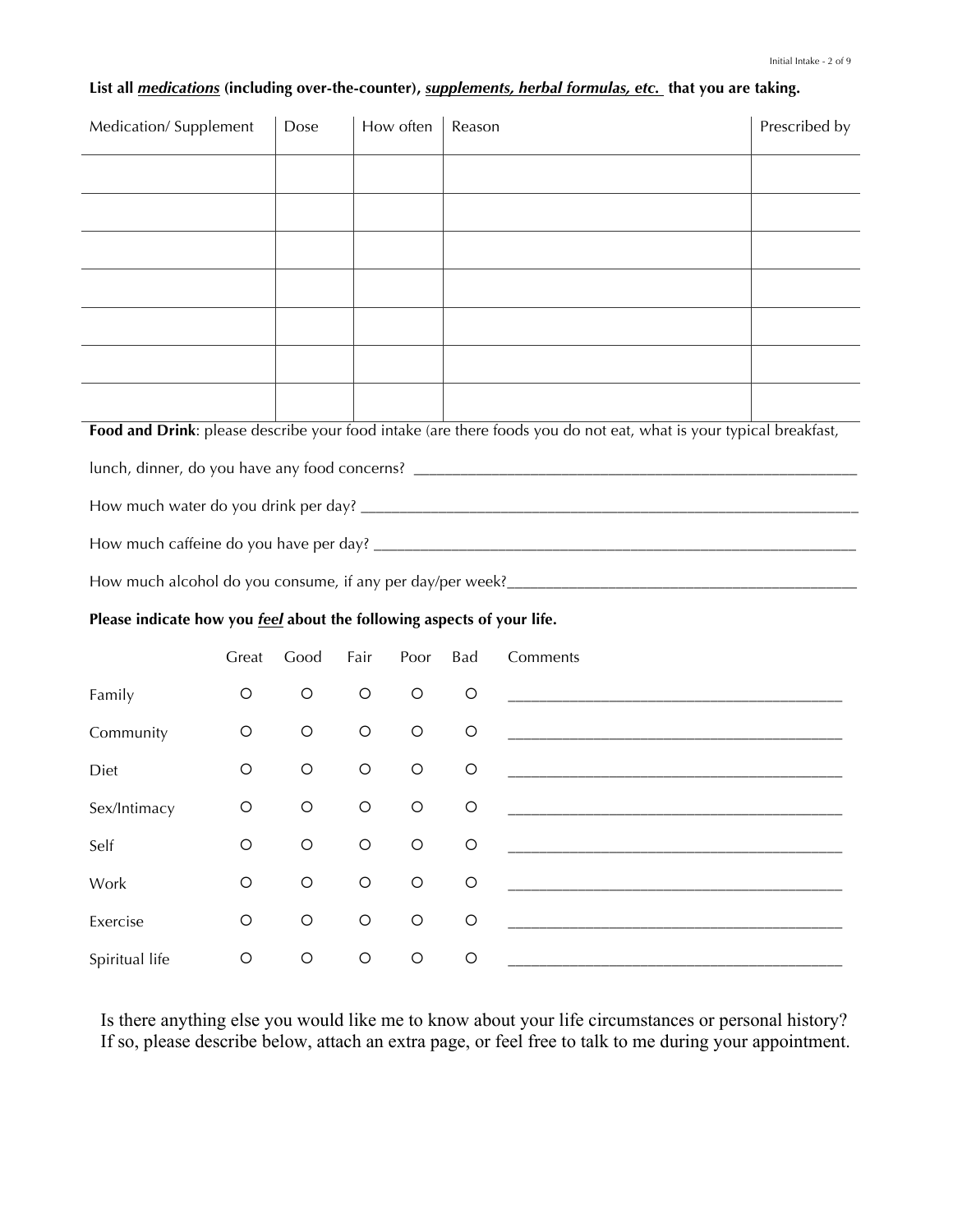# **Please Respond to All That Applies**

| Age of first period (menarche) ___________ |  |                                                                                                                |                                             | Are you pregnant? N/Y |  |            |  |
|--------------------------------------------|--|----------------------------------------------------------------------------------------------------------------|---------------------------------------------|-----------------------|--|------------|--|
| Age of last period (menopause) __________  |  |                                                                                                                | Pregnancies $(\#)$ Live births $(\#)$ _____ |                       |  |            |  |
| Number of days between periods _______     |  |                                                                                                                |                                             |                       |  |            |  |
|                                            |  |                                                                                                                |                                             |                       |  |            |  |
| Light, Heavy or spotting:                  |  |                                                                                                                |                                             |                       |  |            |  |
|                                            |  | Day 1 ____________ Day 2 _______________ Day 3 ______________ Day 4 _____________ + Days ___________           |                                             |                       |  | Clots? N/Y |  |
|                                            |  | Location of any pain related to period: O Lower abdomen O Thighs O Breasts/Chest area O Other                  |                                             |                       |  |            |  |
|                                            |  | Nature of pains (indicate if the pain occurs before, after, or during menses): Cramping ______________________ |                                             |                       |  |            |  |
|                                            |  |                                                                                                                |                                             |                       |  |            |  |
|                                            |  | Please indicate whether you have been diagnosed with any of the following:                                     |                                             |                       |  |            |  |
|                                            |  |                                                                                                                |                                             |                       |  |            |  |
|                                            |  | Libido: O Fair OLow O Good O Overactive/disruptive Please describe any concerns:                               |                                             |                       |  |            |  |

Do you have prostate issues? Yes /No If yes, please explain:

Do you have issues with urination? If yes, please explain:

Do you have any other genito-urinary or reproductive issues? If yes, please explain: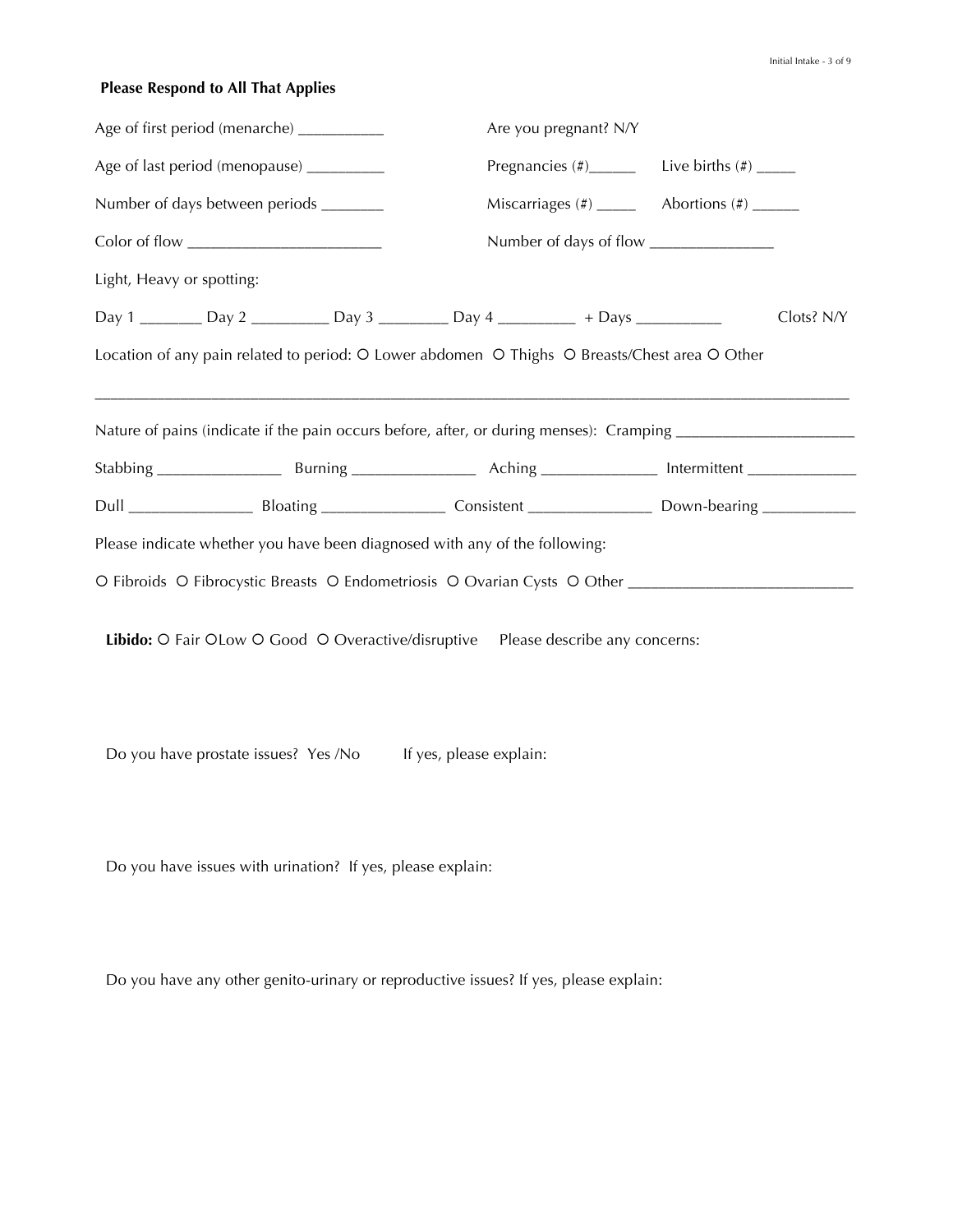# **SURVEY OF SYMPTOMS**

| Lack of appetite           | Insomnia                     | Cough                  |
|----------------------------|------------------------------|------------------------|
| Excessive appetite         | Palpitations                 | Shortness of b         |
| Loose stool/ diarrhea      | Cold hands/feet              | Decreased ser<br>smell |
| Indigestion                | Nightmares                   | Nasal problem          |
| Vomiting                   | Mental restlessness          | Skin problems          |
| Belching & burping         | Laughter without reason      | Claustrophobi          |
| Heartburn/Reflux           | Angina-like pain             | <b>Bronchitis</b>      |
| Food retained in stomach   | Tend to become obsessive     | Colitis/ Diverti       |
| Other digestive problem    | about work and/ or personal  | Constipation           |
|                            | relationships                | Hemorrhoids            |
| Edema                      | Sciatic pain                 |                        |
| Blood in stool             | Headaches                    |                        |
| Black tarry stool          | Pain or cold in genital area |                        |
| Easy bruising              | Prostate conditions          |                        |
| Difficult to stop bleeding |                              |                        |
| Asthma                     | Eye problems                 |                        |
| Catch colds easily         | Jaundice (yellow eyes/ skin) |                        |
| Trouble with weather       | Difficulty digesting oils    |                        |
| changes                    |                              |                        |
| Allergies                  | Gall stones                  |                        |
| Hay fever                  | Pale stool                   |                        |
| <b>Dizziness</b>           | Soft/ brittle nails          |                        |
| Faint easily               | Easily angered/agitated      |                        |
| High cholesterol           | Difficulty making decisions  |                        |

**AREAS OF PAIN OR DIFFICULTY** (mark areas with an small circle)





Sudden weight loss \_\_\_\_\_\_\_\_\_\_\_\_\_\_\_ Muscle spasms/ twitching





- 
- -<br>tness of breath
- reased sense of

- 
- al problems<br>problems
- .<br>istrophobia<br>ichitis
- 
- tis/ Diverticulitis
- stipation
- **norrhoids**

Initial Intake - 4 of 9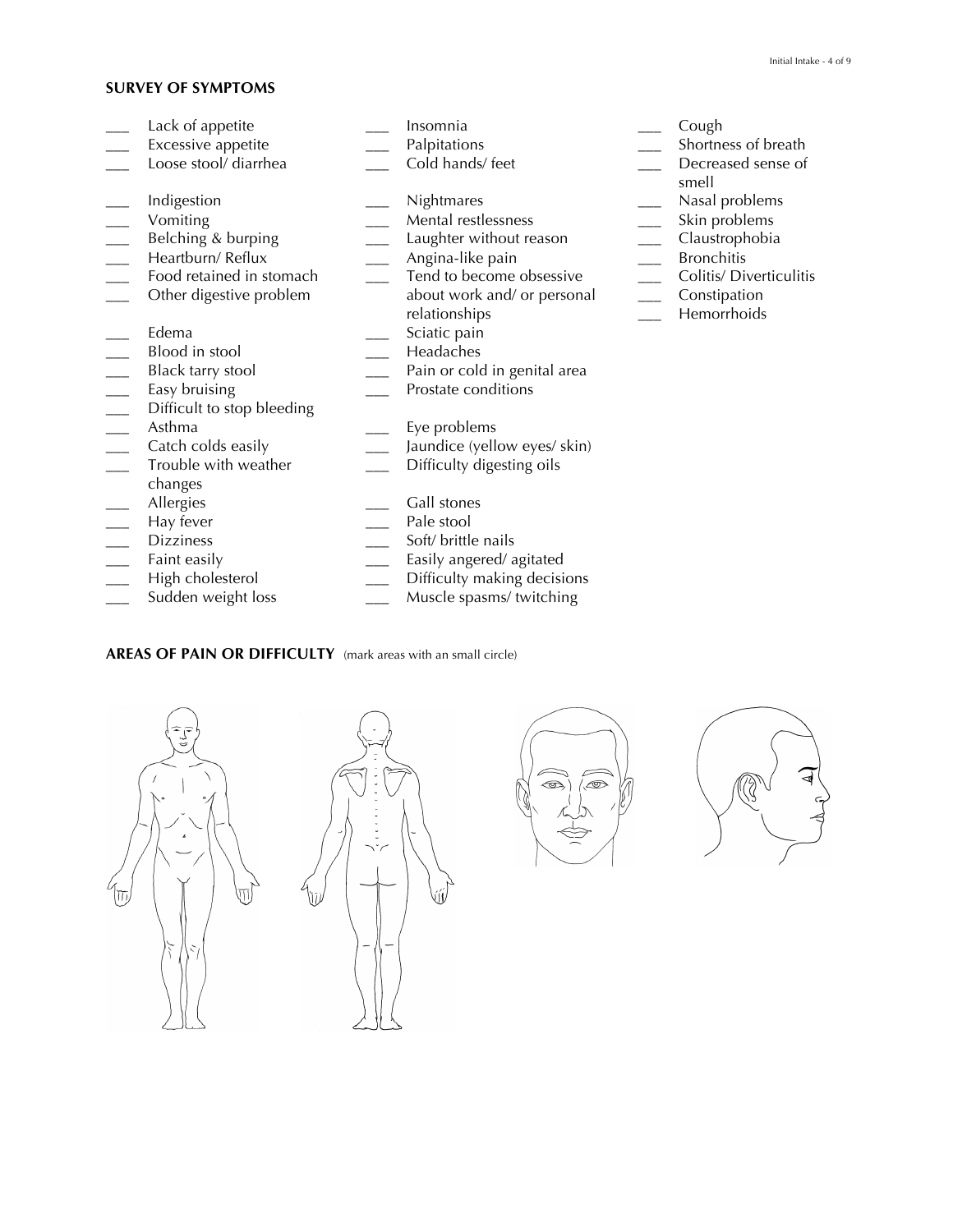#### **Acupuncture & Moxibustion**

I understand that acupuncture is performed by the insertion of needles through the skin and/ or by the application of heat to the skin (moxibustion) at certain points on or near the surface of the body in an attempt to treat bodily dysfunction or diseases, to modify or prevent pain perception, and to normalize the body's physiological functions. I am aware that certain adverse side effects may result. These could include, but are not limited to: local bruising, minor bleeding, fainting, pain or discomfort, and the possible aggravation of symptoms existing prior to acupuncture treatment. I understand that no guarantees concerning its use and effects are given to me and that I am free to stop acupuncture treatment at any time. Regarding direct moxibustion (applied directly on the skin), I understand that if I receive direct moxibustion as part of therapy, there is a risk of burning or scarring from its use. I also understand that I may refuse this therapy.

#### **Chinese Herbal Medicine**

I understand that substances from the East Asian Materia Medica may be recommended to me to treat bodily dysfunction or diseases, to modify or prevent pain perception, and to normalize the body's physiological functions. I understand that I am not required to take these substances but must follow the directions for administration and dosage if I do decide to take them. I am aware that certain adverse side effect may result from taking these substances. These could include, but are not limited to: changes in bowel movement, abdominal pain or discomfort, and the possible aggravation of symptoms existing prior to herbal treatment. Should I experience any problems that I associate with these substances I should suspend taking them and call my practitioner, Nadya Waziri, L.Ac., as soon as possible.

#### **Acupressure / Tui-Na (Therapeutic Massage)**

I understand that I may also be given acupressure/ tui-na massage as part of my treatment to modify or prevent pain perception and to normalize the body's physiological functions. I am aware that certain adverse side effects may result from this treatment. These could include, but are not limited to: bruising, sore muscles or aches, and the possible aggravation of symptoms existing prior to treatment. I understand that I may stop the treatment if it is too uncomfortable.

#### **Electro-Acupuncture**

I understand that I may be asked to have electro-acupuncture administered with the acupuncture. I am aware that certain adverse side effects may result. These may include, but are not limited to: electrical shock, pain or discomfort, and the possible aggravation of symptoms existing prior to treatment. I understand that I may refuse this treatment

## **I have carefully read and understand all of the above information and am fully aware of what I am signing. I understand that I may ask my provider for a more detailed explanation. I give my permission and consent to treatment.**

| Patient or guardian name (print)        | Date of Birth |
|-----------------------------------------|---------------|
| Patient or guardian name (signature)    | Date:         |
| Providersignature (Nadya Waziri, L.Ac.) | Date:         |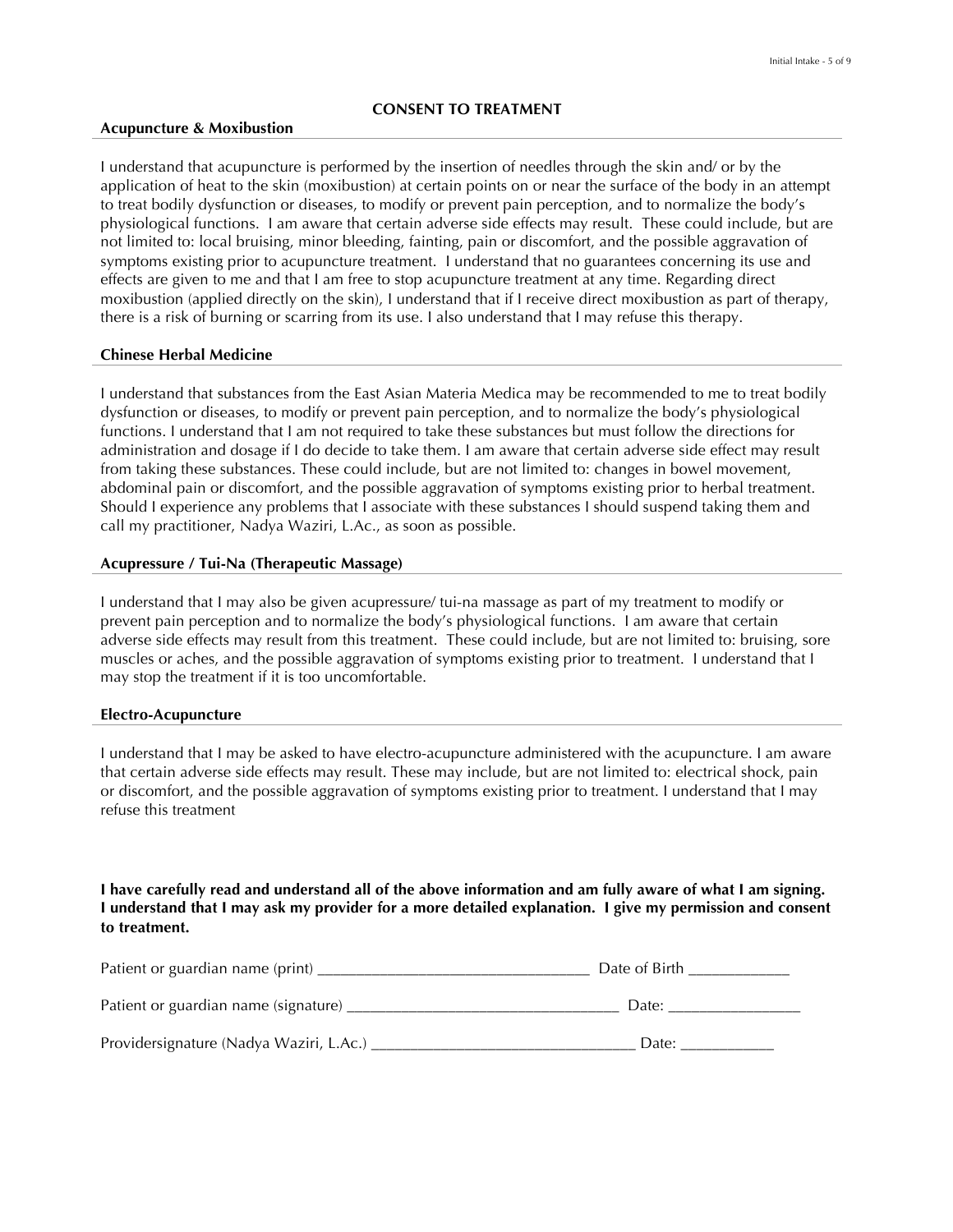

Aeon Acupuncture, LLC (319) 569-4154 NadyaWaziri@gmail.com 1121 4th Ave. Iowa City, IA 52240

#### **IOWA MANDATORY DISCLOSURE STATEMENT**

Please read the following and sign below after you have had any questions answered and understand this statement to your satisfaction.

"Payment is required by the time of your visit unless prior arrangements have been made. Fees: Initial intake: \$145; return visit: \$85. Package Deals: 5 treatments paid in advance: \$400; 10 treatments paid in advance: \$750. Aeon acupuncture does not participate in insurance billing."

#### Education and Experience

Nadya Waziri earned her Master of Science in Traditional East Asian Medicine from Southwest Acupuncture College in August 2009. This four-year program consisted of 3,045 hours of education including 1140 hours of clinical practice. She is nationally board certified by the National Certification Commission for Acupuncture and Oriental Medicine (NCCAOM). This includes certification in Clean Needle Technique and Chinese Herbology. As part of her training, Nadya Waziri studied in the People's Republic of China at the Heilongjiang Chinese Medical University in Harbin. Nadya Waziri's training includes adjunct therapies such as moxibustion, tui na, acupressure, cupping, auriculotherapy, and dietary and lifestyle recommendations. She was in private practice in Colorado from 2010-2019.

No license, certificate or registration has ever been revoked or suspended. This clinic complies with the rules and statutes set by the Iowa Board of Medicine. Only single-use, disposable, factory-sterilized needles are utilized. The Iowa Board of Medicine regulates the practice of acupuncture.

Any services offered by Nadya Waziri are not intended to substitute for those offered by a licensed medical doctor when needed and must not be regarded as a medical opinion or advice. A license to practice Acupuncture does not authorize someone to practice medicine and surgery in Iowa. Referrals are made for further workup and treatment when appropriate.

### **Communications and Correspondence**

Aeon Acupuncture solely provides non-emergency services by scheduled appointments only. Aeon Acupuncture offers appointments outside of standard business hours in order to benefit clients who work traditional M-F/9-5 schedules. Therefore, although we strive to be as timely as possible in our response, outside of Aeon Acupuncture's scheduled work times, we may be unavailable to respond to your message within the typical 24-hour, next-business day period.

Voicemail and e-mail are monitored during Aeon scheduled work times, however, we do not respond while with clients, and we will get back to you as soon as possible. When leaving a voicemail, we ask that you leave detailed information, including times when you are available to speak if you would like a call back, and we will do our best to reach you during the time frame detailed in your message. Aeon Acupuncture does not accept text messages, or messages over social media such as Facebook messenger. Mailing address for official correspondence: Aeon Acupuncture, LLC., 1121 4th Ave. Iowa City, IA, 52240.

### **Cancellation Policy**

All appointments must be cancelled at least 24 hours before the appointment time. Missed appointments or appointments cancelled with less than 24 hours notice will result in a \$50 fee, which must be paid before the next treatment can be scheduled. Repeated violations will result in a requirement to pay in advance for your subsequent appointments with no refund given for missed or late cancellations. Arriving 15 minutes or more later than the scheduled treatment time may be considered a no-show and may result in a cancelled treatment. All exceptions to this policy are given at the discretion of the provider. Cancellations due to weather will be based on Iowa City Public Schools weather closures, see www.iowacityschools.org.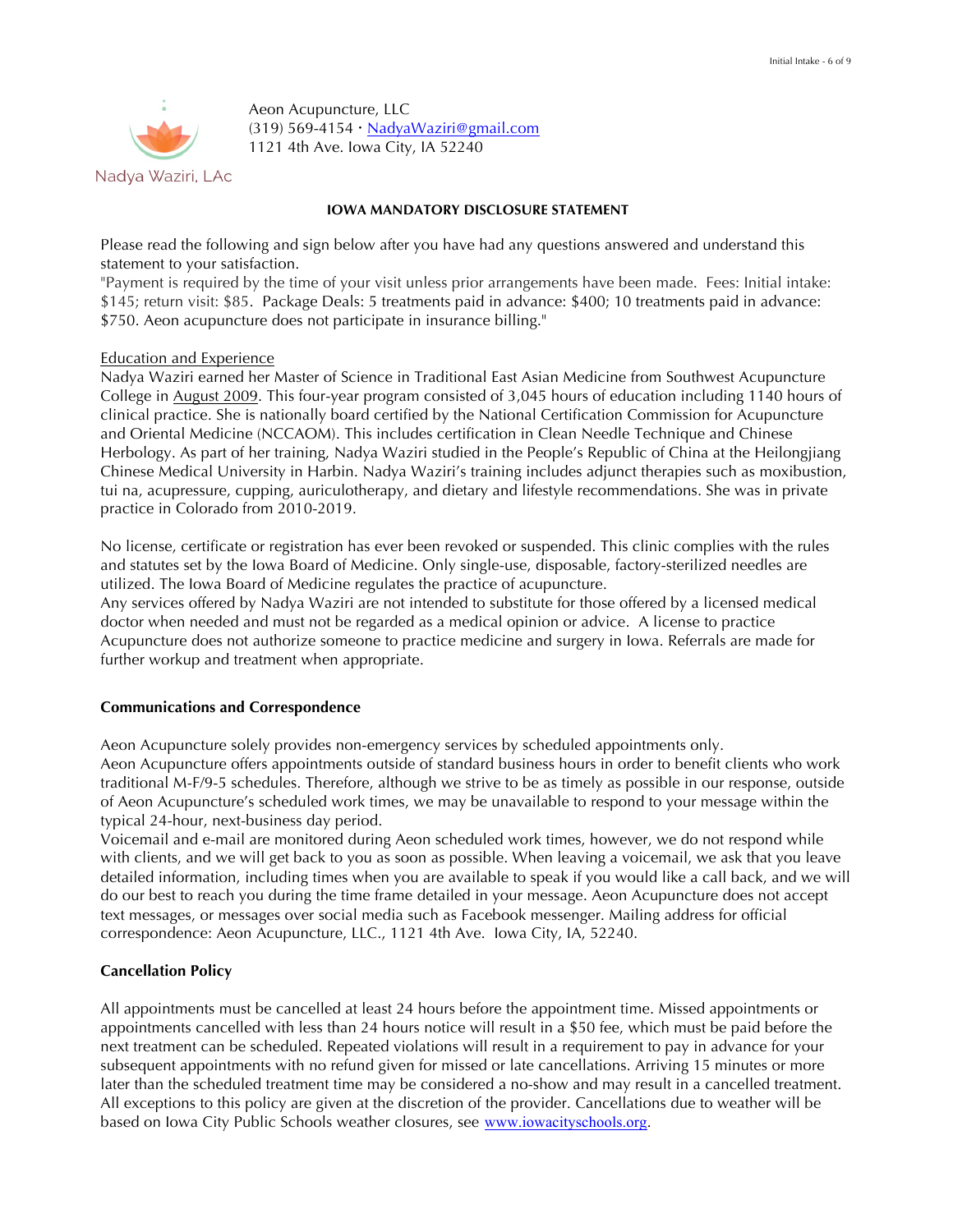#### **Attending your appointment:**

It is important that you come to your appointment hydrated, sober, and that you have eaten an adequate amount of food that day. You may wish to wear loose shorts and a tank-top during your appointment, although the clinic will also provide sheets as covering. We ask that no strong odors, such as perfume, cigarette smoke, or body odor accompany you to your session.

We ask that you arrive to your appointment no earlier than 15 minutes before your scheduled time. Please park in the driveway, near the sidewalk front door. If there is another vehicle parked there already, please park on the street as close to the front of the house as possible. When you arrive, please call or text 303-817-9727, I will come out to welcome you and escort you to the treatment room. Only scheduled clients may enter the house, unless the additional person is there for purposes of accessibility (ie.: mobility access or interpreters). We are not able to accommodate folk (including children) waiting for you on the property during your appointment. There are shops, cafes, a park and a mall all within walking distance of the clinic where your loved ones may wait for you during your session.

#### **Patient/Provider Conduct Agreement**

Aeon Acupuncture is a place of healing for people of all walks of life. To foster comfort and respect of the people within the clinic, we ask that the following expectations be met:

- Aeon Acupuncture does not allow weapons on the premises. Weapons include, but are not limited to, guns, knives or swords with blades over four inches in length, explosives, and any chemical whose purpose is to cause harm to another person. Regardless of whether a patient possesses a concealed weapons permit (CCW) or is allowed by law to possess a weapon, weapons are prohibited on company property.
- Patients are required to wear civilian clothing while on the premises and inside of the clinic.
- The restroom will be clearly labeled: any attempt to access parts of the house other than the waiting area or restroom may result in immediate termination of service and immediate removal from the property.
- Front of chest, groin area, and buttocks should remain covered by clothing or by the coverings provided by the clinic. If access to any of those areas is required for the purposes of treatment, this will be carefully communicated during that portion of the treatment, and proper draping of the immediate surrounding areas will occur. The patient always retains the right to choose how and if any particular area of their body is exposed or treated.
- All communication will remain respectful. Aeon Acupuncture does not tolerate romantic or sexual advances made toward the practitioners or employees, comments that are hateful, or verbal harassment. This be is to be understood as unwanted, unwelcomed, and uninvited comments or behavior that demeans, threatens, or offends based on race, ethnicity, religion, national origin, gender, sexual orientation, age, class, disability or genetic information.

By signing this document, I agree to uphold all expectations of Aeon Acupuncture as laid out in the terms above and understand that any violations of the terms will result in termination of service.

| Patient or guardian name (print)     |  |
|--------------------------------------|--|
| Patient or guardian name (signature) |  |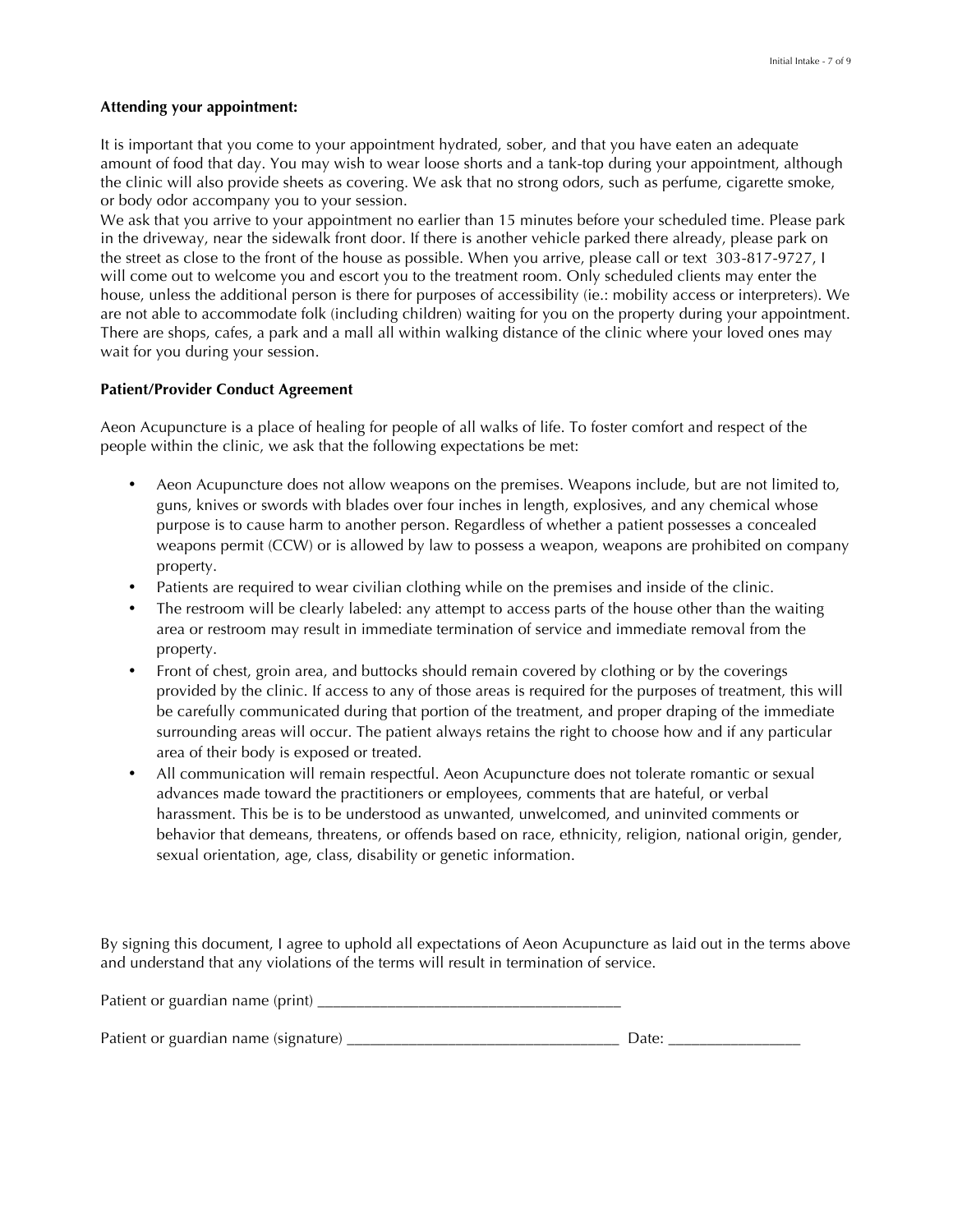

Today's Date:\_\_\_\_\_\_\_\_\_\_\_\_\_\_\_\_\_

# **Contact Information**

Please fill out all sections of this form. This information will be used for comunication such as scheduling, billing and record keeping. Your info will never be used by third parties. We may also send Aeon newsletters, such as info about classes, sales, and health tips. Opt out of Aeon newsletters by initialing here: \_\_\_\_\_\_\_\_\_\_\_\_\_.

| Primary Phone Number:     |  |
|---------------------------|--|
| Alternative Phone Number: |  |
|                           |  |
|                           |  |
|                           |  |
|                           |  |
| City:                     |  |